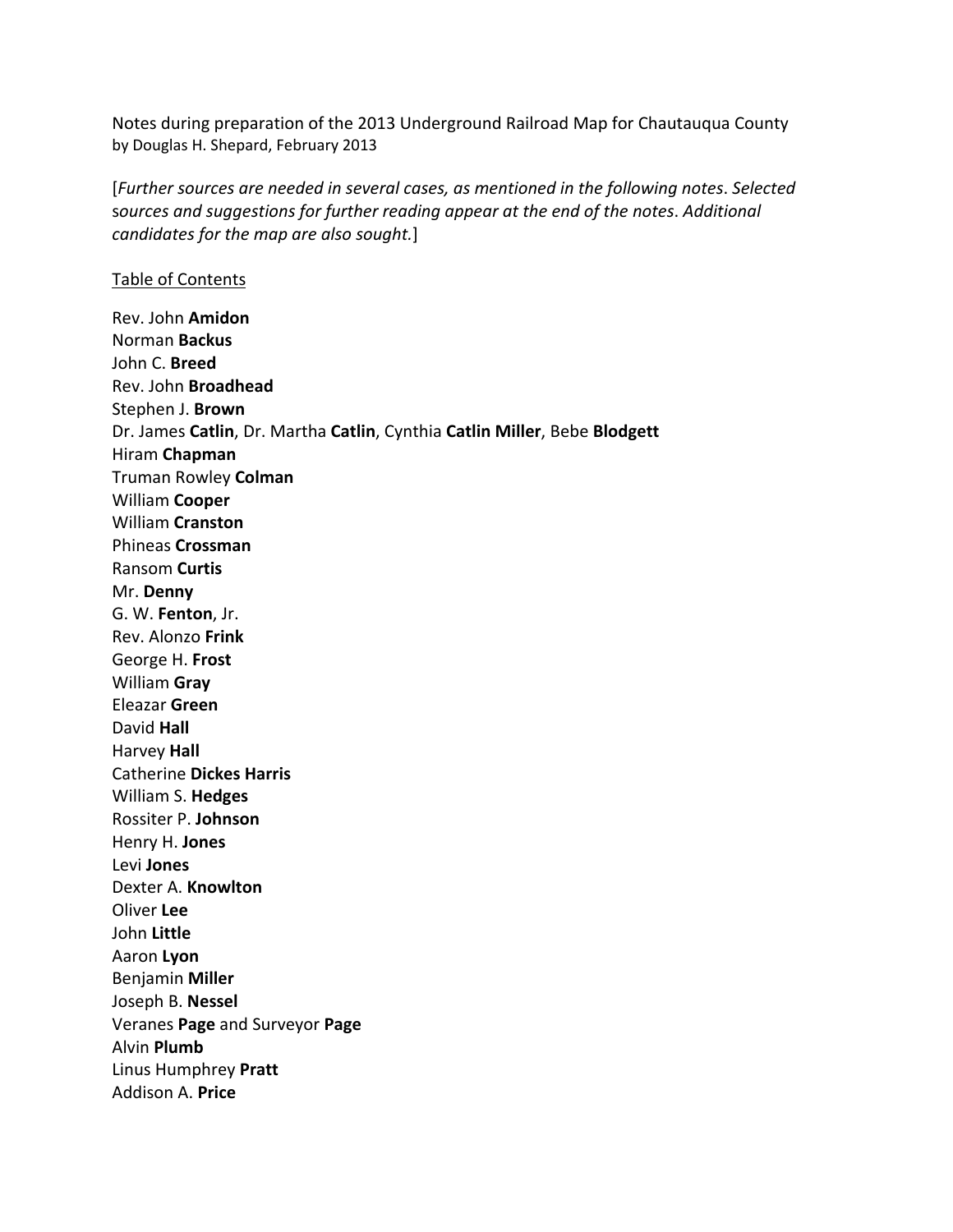Wilson Andrews **Price** Joseph **Sackett** Silas **Shearman** William and Sarah **Storum** Hiram Evelyn **Thayer** Holman **Vail** Benjamin Franklin **Van Dusen** Luther **Webster** Ed **Wells** James **Wells** Clinton **Winsor** Edward **Work**

Rev. John **Amidon**. John Smith **Amidon** was born on 2 September 1821 to Leonard and Esther (**Smith**) **Amidon**, originally from Connecticut. The family must have removed to NY State fairly early since John **Amidon** gave his birth place as Onondaga NY. Young's *History of Chautauqua County*, p.295, notes that Leonard **Amidon** contracted for or bought Lot 52 in Twp.1, Range 14, in January 1823. The first local record for Leonard **Amidon** (sometimes given as **Amadon**) is in the 1840 Census for Clymer NY. The Methodist Episcopal Church in Clymer organized around 1825. The first class included Lawrence and Adelia **Amidon**, Elijah and Sarah **Amidon**, and Leonard and Esther **Amidon**. When John S. **Amidon** joined the Methodist Episcopal Church and became a minister is not recorded. He married Charlotte A. **Curtis**, originally from Madison NY, probably around 1842. Their eldest son, John N., was born in PA in 1845; daughter Apphia in 1851; and William E. in 1854, so John **Amidon** may have had his early ministry there. Census records for 1855, 1860 and 1870 consistently list him as a farmer. One unverified report, said to be from family records, notes that he operated a UGRR station on the Corry-Clymer Road as well as manning the toll house on what was the Westfield Clymer Plank Road. The toll house can be seen on the 1854 wall map. Comparing the following homeowners' family names from the section of the 1855 Census that includes three **Amidon** households with the names on the 1854 map gives a reasonably accurate location for the home of John S. **Amidon** that may have been the UGRR station: John **Rowe**, Geo. Washington **Thompson**, Leonard **Amidon**, Deborah **Whitford**, Richard **Dutton**, Lewis **Amidon**, Amos **Greene**, Loron **Thompson**, John S. **Amidon**, Emmanuel **Beardsley**, William L. **Booth**, Francis **Tanner**, Chester W. **Tanner**, Seth **Payne**, Hercules **Rice**. John S. **Amidon** died in Corry PA on 3 October 1898.

Norman **Backus** was born in Onondaga County around 1800 according to his own statements to various census takers. Although his name does not appear in Onondaga records, there are many **Backus** families there from an early date. The earliest record for him is probably the Norman **Backus** in Salisbury, Herkimer County in the 1830 Census. (His wife, Charlotte, was from Herkimer County.) By 1840 they had relocated to Clymer NY. (Their daughter, Emily, was born in Chautauqua County in 1839.) He is not found in the 1850 Census, but by 1855 they were in Busti, where he worked as a cooper. He, his wife, and Emily had been in Busti for 15 years, and their son William had been born there in 1844. The 1860 Census finds him farming in Clymer, but back in Busti as a cooper again in 1865. In 1870 he is listed in Busti as a farm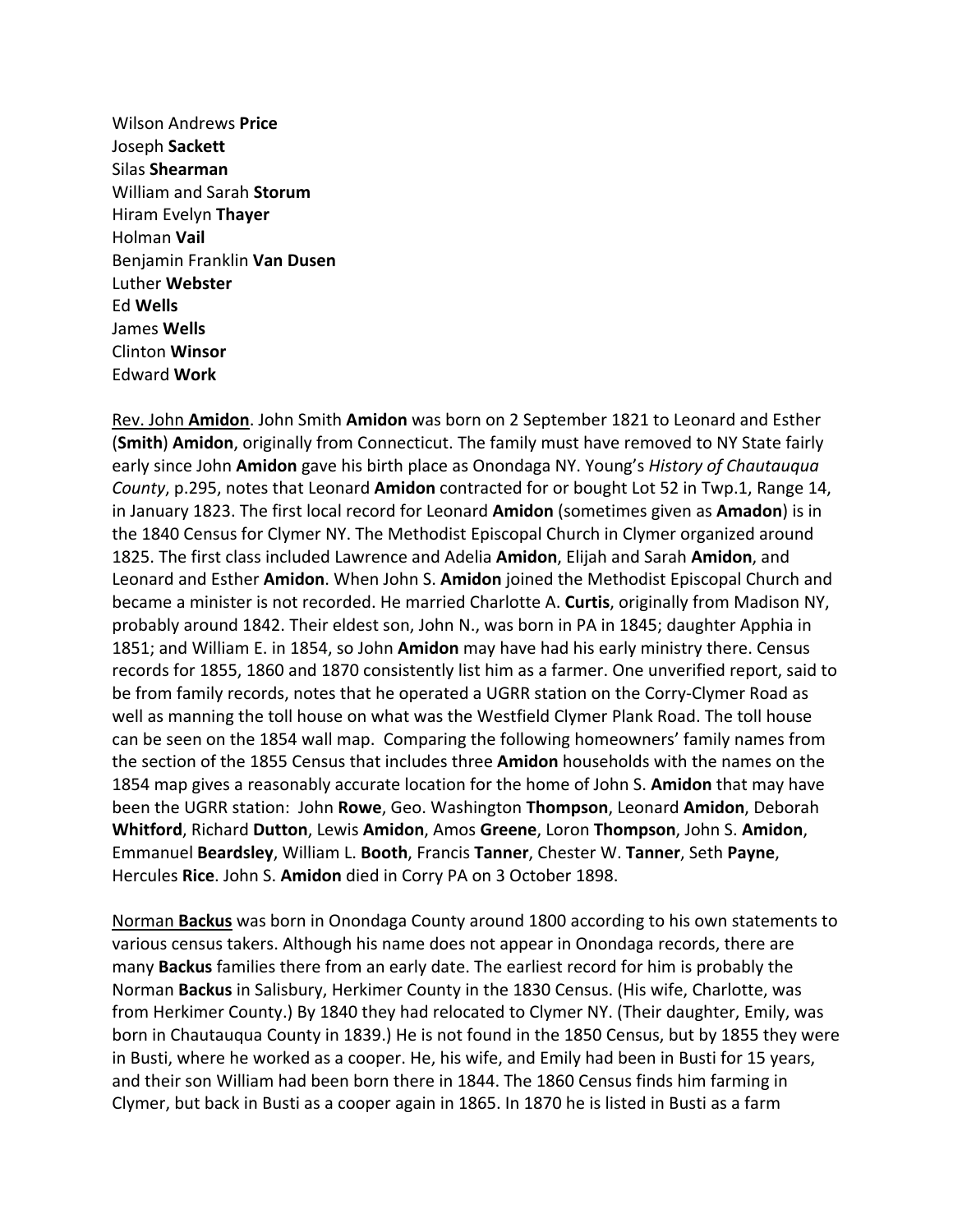laborer. He and Charlotte probably died soon after that. In 1875 William is found living with his married sister, Caroline, and her husband William **Seaver**, with no other **Backus** names in the record. Norman's UGRR affiliation is mentioned in the *Jamestown Morning Post* of 18 July 1923.

John C. **Breed** was born in Saratoga NY on 4 April 1804, the son of Thomas **Breed**. He came to Jamestown NY perhaps as early as 1820 with his older brother, William, who set up as a cabinet maker. In 1826 William took his brother John in as a partner. In the following year, John married Olive, a daughter of Solomon and Clarissa (**Hayward**) **Jones**, whose daughter Clara had already been married to William **Breed**. John **Breed** worked as a cabinet maker throughout his life. An online posting says he was "the first of the Baptist faith to settle here and the first superintendent of a Sunday School in the settlement." This seems to be a partial quotation from some unnamed source. **Young's** *History of Chautauqua County* mentions that whatever form the early Baptist gatherings took, they had formed themselves into a conference by April 1832 with John **Breed** as their Clerk. They reorganized as the Baptist Church of Jamestown in May of that same year. When John C. **Breed** died in 1886, his obituary in *The Fredonia Censor* of 15 December said, "He was one of the founders of the Baptist church there [Jamestown NY] in 1826." According to local legend, he and other members of his church were affiliated with the UGRR, and the church history does confirm that he was an ardent abolitionist.

Rev. John **Broadhead** was born in Ripponden, West Yorkshire, England to John and Dorothy (**Whitworth**) **Broadhead** on 16 January 1798. He joined the Methodist Episcopal Church in 1810, became a class leader in 1814 and a circuit preacher in 1818. On 25 December 1819 he married Hannah **Hall**. They came to the U.S.in 1827. (John Fletcher **Broadhead** was born in Hudson NY in 1830. Martha E. was born in June 1835 in Chautauqua County NY. ) Hannah **Broadhead** died on 22 December 1835 and in 1836 he married Elizabeth **Cheney** of Harmony NY. A memorial account in a Jamestown newspaper, preserved in the "**Damon** scrap book" describes his strong anti‐slavery sentiments. He had been preaching in the Erie Conference "from the M. E. Church, which was his choice  $\dots$  but during the years of her slavery agitation he went out and preached for the Wesleyan connection . . . . coming back to his own communion as soon as the Slavery question was settled." Broadhead's UGRR activity is cited in William S. **Bailey's** account in *The Historic Annals of Southwestern New York* (William **Doty**, Ed. 1940). There are a number of **Broadheads** on the 1854 map of Busti including a J. B. **Broadhead** just across the road from W. **Storum**. The Rev. John **Broadhead** died on 7 March 1887 and is buried in the Busti cemetery.

Stephen J. Brown was born in Rensselaer County NY in 1794, although the census-taker in 1850 gave his birth place as Pennsylvania. **Brown's** wife, Rhoda, was born in Rensselaer County in 1791. He studied to become a lawyer and physician and the two relocated to Busti NY. Since he is mentioned there as "Dr. **Brown**," he probably worked primarily as a physician. He and his wife can be found in Busti by 1830 running through 1855. He died in Busti on 17 November 1857. His UGRR affiliation was cited in **Lockwood**, C.R., "Interview with Catherine **Harris**," *The Evening Journal*, Jamestown, New York, 1902, reprinted in *The Post Journal*, Jamestown, New York, February 13, 2011.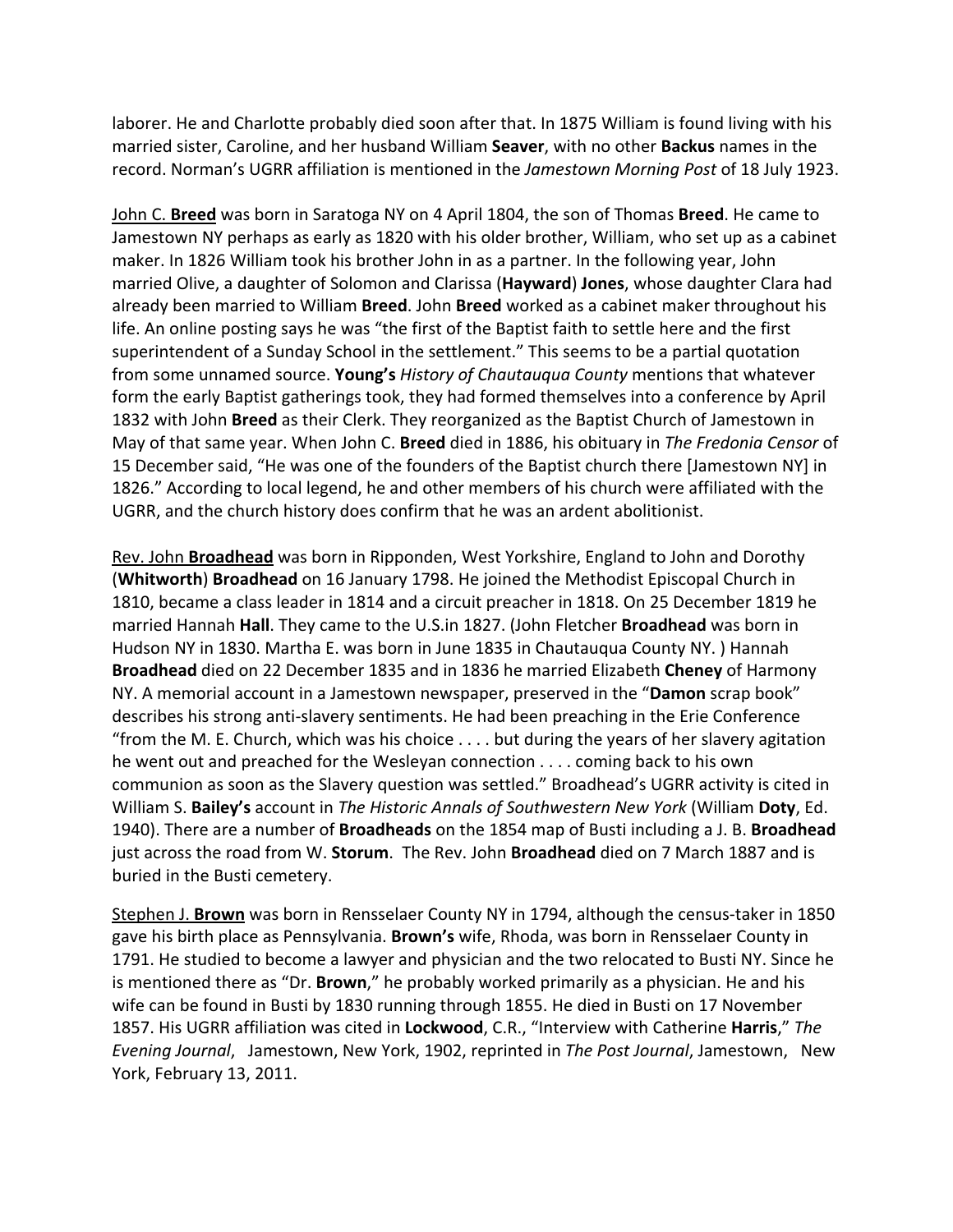Dr. James **Catlin** and his wife Dr. Martha **Catlin** were instrumental in the UGRR in Sugar Grove, PA. **Catlin** was cited in **Lockwood's** 1902 article and again in **Price**, Albert S., *History of Chautauqua County and its People*, Vol. I, John P. **Downs** and Fenwick Y. **Hedley**, Ed., American Historical Society, 1921. According to the Sugar Grove Historical Commission, **Catlin** hid his first refugee while attending Allegany College in Meadville, PA. **Catlin** founded the *True American* abolitionist newspaper in Erie, PA. His articles also appeared in other well known anti‐slavery papers. The **Catlins'** farm was located at Catlin Hill Road and North Road. Their daughter Cynthia **Catlin Miller** also ran a UGRR station at her Greek Revival home one quarter mile southwest of the state line on Big Tree Road. She was a leading member of Sugar Grove's "Ladies' Fugitive Aid Society," as was her colleague Bebe **Blodgett**, who lived in a small Greek Revival home at 211 Main in Sugar Grove.

Hiram **Chapman** grew up in large family in Sheridan. He became a ship captain on Lake Erie and was cited in Eber **Pettit's** memoirs for assisting in the transport of UGRR refugees. **Chapman** later retired to Versailles, NY, where his wife Maria **Parker Chapman** had inherited land. He then became one of several well known horticulturalists in the Versailles area. The monument to **Chapman** and his wife is a prominent feature at the Versailles Cemetery.

Truman Rowley **Colman** was born in Coventry CT on 9 November 1809. While he was still young, the family moved to Madison County NY. When he was 12 he went to work, first living with the Hon. Gerrit **Smith**, who arranged for him to become a clerk in Peterboro NY, in the store of **Smith's** brother‐in‐law, a Mr. **Backus**. In 1826 the store closed down and **Colman** found a position in Utica, then transferred to Rochester in 1828 and, finally, to Ellicottville in 1829. On 21 April 1831 he married Sophia M. **Beecher**. In 1832 he became a full partner in the store he had worked in, continuing until 1844 when he became a land agent for western New York. In 1847 he bought a large amount of the land himself and began selling parcels from it. In 1854 he relocated to Dunkirk NY, establishing the Lake Shore Bank with himself as President. **Colman** was the youngest of three brothers. The others were Harlan **Colman** and Shepard **Colman**, who also settled in Dunkirk in the 1850s. There is a possible connection between Truman **Colman's** wife, Sophia **Beecher** and Harriet W. **Beecher**, who was born in Batavia NY in 1816. She married Delos E. **Sill** in Ellicottville in 1833. He was an editor active in politics who published the *Cattaraugus Freeman* for 25 years. Originally called the *Cattaraugus Whig* in 1840, "for 21 years it was the vigorous exponent of the principles of the Whig party. About 1854 the name was changed to the *Cattaraugus Freeman*." It was owned by C. D. **Sill** and C. M. **Beecher** in 1864. The UGRR affiliation of T. R. **Colman** is cited in **Pettit**, Eber M., *Sketches in the History of the Underground Railroad*, Willard **McKinstry**, Fredonia, New York, 1879.

William **Cooper's** UGRR affiliation is cited in Eber **Pettit's** memoirs. **Cooper** was a supervisor for the Town of Perrysburg about the same time that **Pettit** served as a justice of the peace. **Cooper** also served as a trustee of the Methodist Episcopal Church. According to the *History of Cattaraugus Co., New York* by L. H. **Everts** (J. B. Lippincott & Co., Philadelphia, 1879), **Cooper** was born in Stillwater, NY in 1793 and came to Perrysburg in 1816. He was the founder of the first school district in the town, and helped supervise the construction of the town's roadways. He died in Perrysburg in 1872.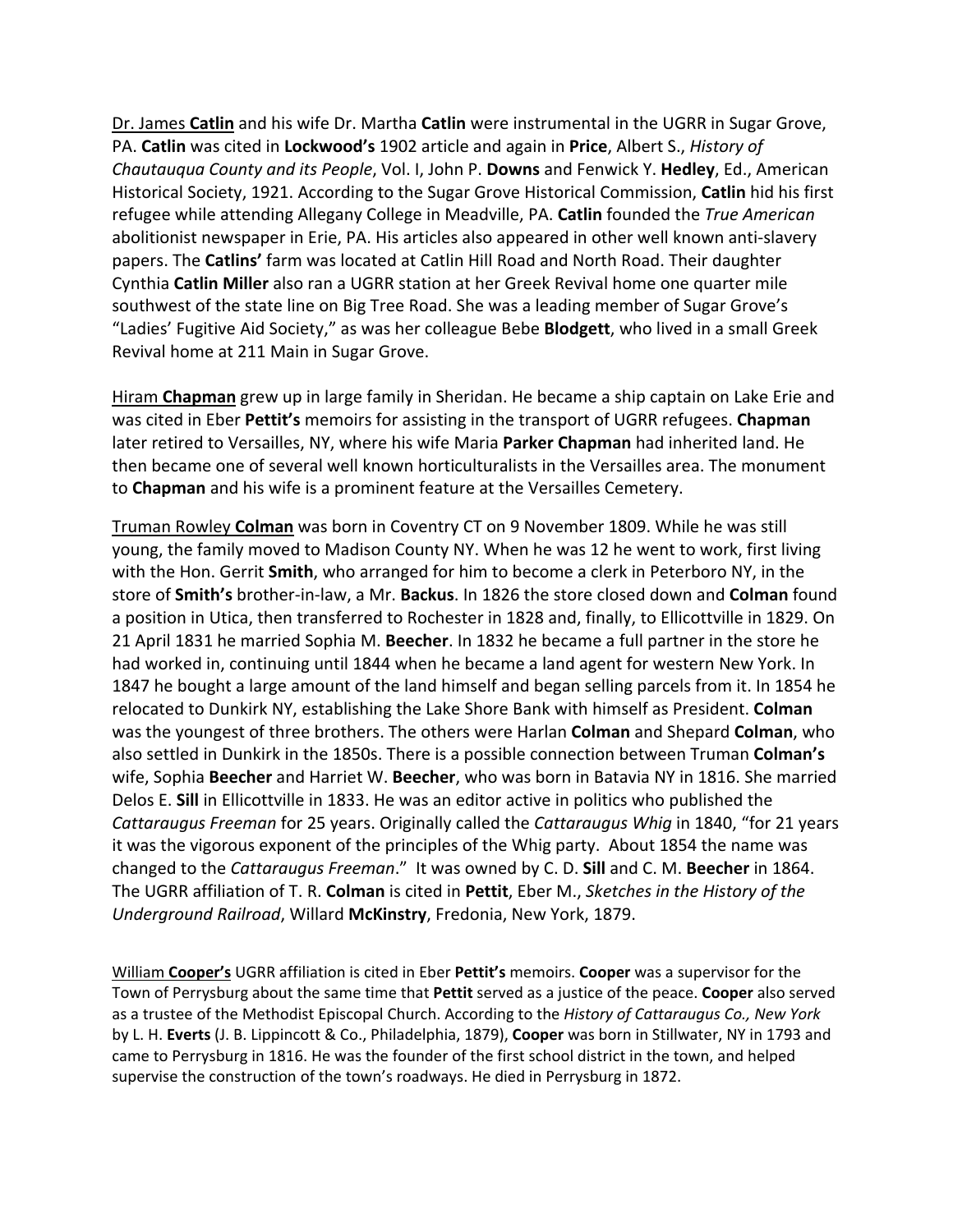William **Cranston's** UGRR affiliation is also cited in Eber **Pettit's** memoirs, where **Cranston** is referenced as "Farmer **Cranston**." He was born in Rhode Island about 1803 and later resided with his parents and siblings in Sheridan. In 1850, he was living on Dennison Road with his wife, five children, and two other adults. In 1860, **Cranston** and his wife and children were still listed at the farm, although four of the children were then adults. The home still exists, and small portions of its Greek Revival style are still evident. **Cranston** was evidently a member of the Forestville Baptist Church, and he is listed as a representative of that church at regional Baptist meetings of the 1850s.

Phineas **Crossman** (or **Crosman**) was born in Ulster County NY, probably in Wawarsing, where there were many of that family name, in 1829. He is first found in Ellicott NY in 1850 as a blacksmith. He and his young wife, Caroline, were living with the Charles **Lener** (?) family. It was the early '50s that Catherine **Harris** was referring to when she said that "Phineas **Crossman** and others" helped escaped slaves reach "Africa" as that section of Jamestown was called, on their way to freedom. The **Crossmans** continued to live in Ellicott with or next door to his in‐laws, the Charles **Price** family. By 1875 Phineas described himself as a real estate dealer, although for the 1880 Census he was a blacksmith once again. He was still alive in 1900 when he was living with his daughter and son‐in‐law, James and Ella **Weller**, in Jamestown NY. Crossman's UGRR affiliation is cited in Lockwood, C.R., "Interview with Catherine Harris," *The Evening Journal,* Jamestown, New York, 1902, reprinted in *The Post Journal*, Jamestown, New York, February 13, 2011.

Ransom **Curtis**. One source says that Ransom B. **Curtis** was born on 20 August 1803 in Genesee NY, and another says Peru MA. His parents were Comfort and Priscilla A. (**Whitney**) **Curtis**. Comfort **Curtis** is listed in the 1800 Census of Peru but in Warsaw, Genesee County NY in the 1810 Census, where he remained until his death in 1831. Ransom **Curtis** married Elizabeth (Betsey) **Wells**. According to Young's *History of Chautauqua County*, p.228, Ransom **Curtis** contracted for or bought on Lot 39 in Busti in September 1822. Their son Sidney was born there in April 1829. Ransom **Curtis'** role as a conductor on the UGRR was described in a talk given by Eleazar **Green** at the Busti NY Centennial celebration on 18 August 1923, found in the **Gourdey** booklet. He described what he saw as a very young child when his father, also Eleazar **Green**, and their neighbor, Ransom **Curtis**, hid runaway slaves and then transported them on to the next station. A portion of the talk is quoted in **Phelan's** *And Why Not Every Man?* p.89. The censuses for 1850 and 1855 show the Ransom **Curtis** and Eleazar **Green** families as close neighbors in Busti. The 1854 wall map locates R. **Curtis** on Lot 39 on the east side of a road with "**Green** & Co." across the road. Ransom **Curtis** died in Sugar Grove PA on 16 April 1876.

Mr. **Denny**. In her *And Why Not Every Man?* p.93, **Phelan** seems to quote from the *Cassadaga‐ Lily Dale Sesqui‐Centennial Booklet* to the effect that "Mr. **Denney**" built a brick house on the Frisbee Road that was an UGRR station. This is probably a confusion between father and son, Allen **Denny** and Alonzo **Denny**. (**Phelan's** indented paragraph is by no means an exact quotation from the original.) In *The Fredonia Censor* of 17 May 1871, Henry C. **Frisbee** wrote about a conversation he had had a day or two earlier with Allen **Denny**, who had come to Sheridan NY in 1811 when he was 17 or 18. The family settled between the Main road and the lake "but subsequently settled on the main road adjoining the Cemetery where priest Spencer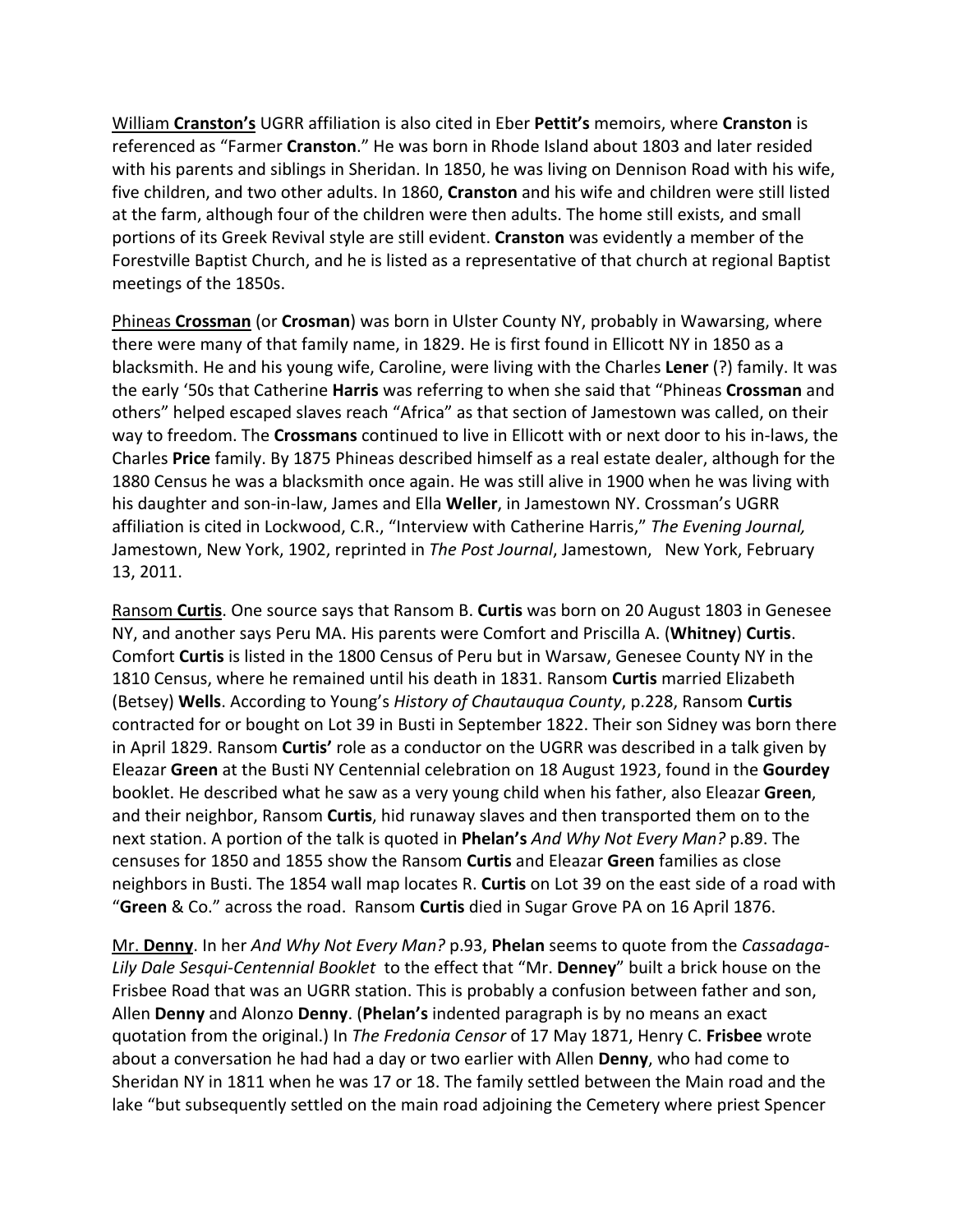lies buried. Mr. **Denny** removed in 1835, with two or three of the well known **Holmes** families, to Illinois, thirty miles south-west of Chicago, where he has ever since resided. He is on a visit to his son, Alonzo **Denny** late of Buffalo, who has just built a very fine brick house on the shore of Cassadaga Lake." **Frisbee** goes on to point out that Allen **Denny** was a zealous anti‐slavery man and "kept an acknowledged underground railroad station for the accommodation of sojourners in quest of inalienable rights." There is an A. **Denny** shown on Lake Erie in Sheridan, not far from the homes of Havens **Brigham** and other likely anti‐slavery persons. Since the brick house in Cassadaga was apparently built in the 1860s and 1870s, it could not have been part of the UGRR, or at least not for more than a year or two. It has even been rumored that there was a tunnel connecting the house to the D. A. V. & P. railroad across the road, but the D. A. V. & P. railroad was not built until 1870. Hence, if there was UGRR activity by the **Denny** family, it may have taken place in Sheridan at their farm and saw mill near Lake Erie.

G. W. **Fenton**, Jr. There were at least two George Washington **Fentons**. One, born about 1784, the father of Gov. Reuben E. **Fenton**, had settled in the Town of Carroll by 1810. (For the 1855 Census he reported he had resided there 45 years.) Another son, named George Washington **Fenton**, Jr. was born there on 9 February 1812. **Phalen's** source for the **Fenton** family's UGRR affiliation is Jewel **Conover's** *Nineteenth‐Century Houses in Western New York*, p.150, which notes that the house on Ivory Road built by George Washington **Fenton** in 1833 has a "hidden scuttle‐door to the attic [which] could be evidence of the truth of the story that the house was a station for the Underground." The Carroll section of the 1854 wall map shows homes of G. W. **Fenton** and G. W. **Fenton**, Jr. on the east and west sides of Warren Road, and a G. W. **Fenton**, Jr. home and farm at 542 Ivory Road. If **Conover** is correct, it is G. W. **Fenton**, Jr.'s house that is being referred to. **Pettit** does state, however, that there was a northerly route to his Versailles station leading from Warren, so the possibility of stations in the Frewsburg area is certainly plausible. George W. **Fenton**, Sr. died near Frewsburg on 3 March 1860. His son George W. **Fenton**, Jr. died on 22 March 1895.

Rev. Alonzo **Frink**. Alonzo **Frink**, the second child of Thomas and Sylvia (**Pendleton**) **Frink**, was born in 1799 in Springfield MA. (The **Frink** children were John, Alonzo, Loren, Sylvester, Thomas and Harvey.) The family settled in Madison County NY where Alonzo began a career as a school teacher in 1816. Around 1820 he married Charlotte \_\_\_\_\_(?) and in 1821 he became a Baptist minister. **Young's** *History of Chautauqua County*, p.207, in reporting on an old settlers reunion at Forestville in September 1873 noted that "an appropriate prayer was offered by Rev. A. **Frink**, of Corry, Pa., who was an early resident of the town. His first sermon was preached in the old brick school-house in Forestville, since demolished." The 1820 Census finds Thomas, Thomas, Jr., Francis, and Loren **Frink** in Hanover. There is no entry for Alonzo **Frink**. **Pettit** states that **Frink** "kept a station on the U.G.R.R. in Chautauqua Co." and had a brother in Fredonia. Loren, Harvey and Thomas **Frink** were still all in Hanover at the 1840 Census. It was Loren, who was settled in Fredonia by 1850, whom Alonzo was visiting at the time of the incident **Pettit** described when he referred to Alonzo **Frink's** "station." Alonzo **Frink** was in Sheridan at the time of the 1840 Census, but the *Centennial History of the Fredonia Baptist Church*, p. 145, notes that he was the Moderator at the 1841 meeting of the Chautauqua Baptist Association in Stockton and in 1843 in Clear Creek. According to minutes of Baptist Association meetings,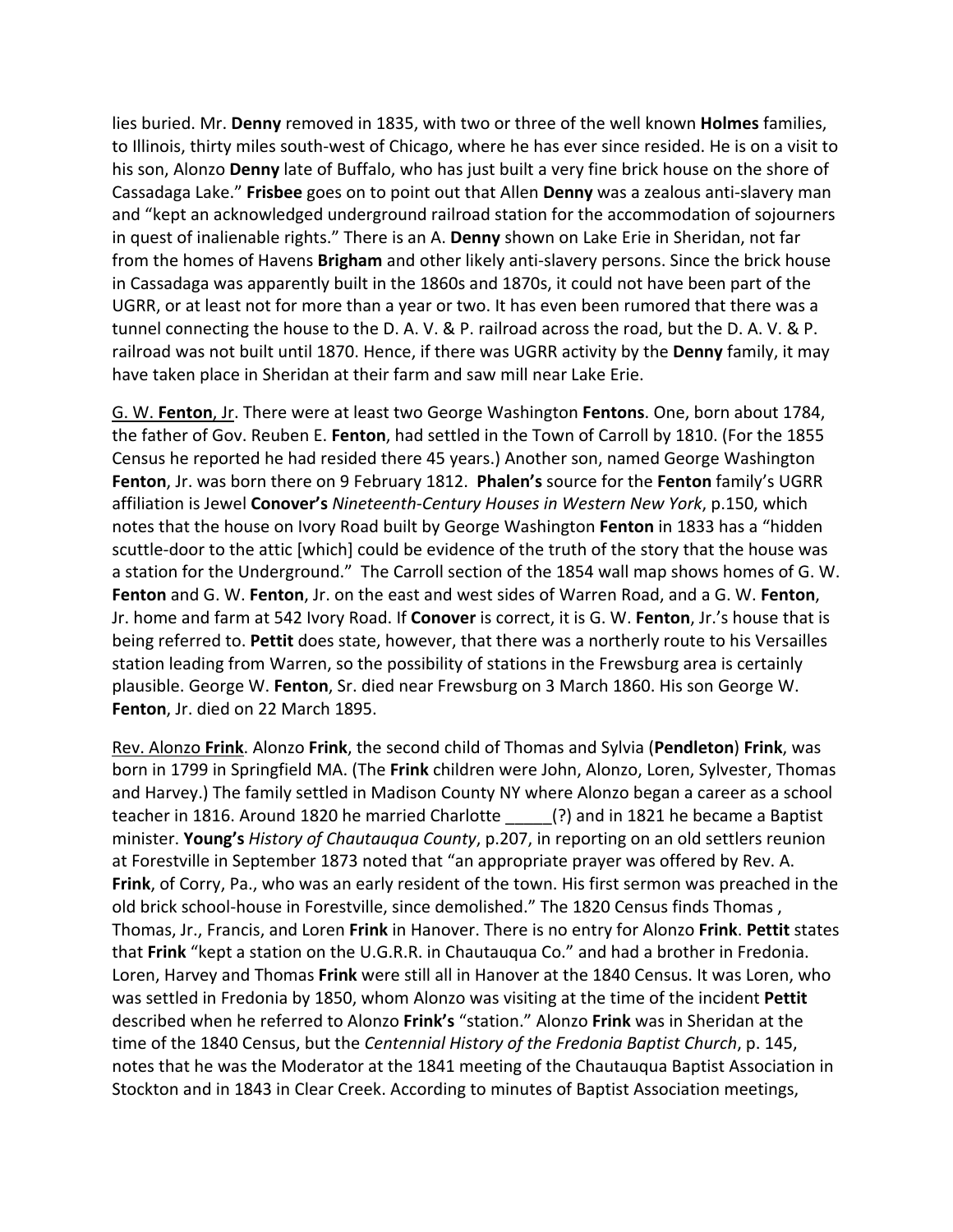**Frink** represented Frewsburg in1847. He then served on the arrangements committee for the Erie Baptist Association meetings in Forestville, represented Clear Creek and Leon and along with his father, the Rev. Thomas **Frink**, and represented the Forestville Baptist Church, all in 1848. In 1849 he again represented Leon. The 1850 Census recorded him as living in Sullivan OH. By 1853 he had settled in Hanover. He was still there in 1855 when he represented Hanover Center and in 1856. In 1857 he represented Napoli, in 1858 Napoli and Dayton, in 1859 Perrysburg and in 1860 the Census found him in North Collins. In 1862 and 1863 he represented Cassadaga. At the time of the 1865 Census he was living in Portland, but by 1872 he had removed to Corry PA.

George H. **Frost** (1796 ‐ 1872) settled within what is now known as the village of Cherry Creek in the spring of 1823, and the following compilation of comments about his life are excerpted from Chas. J. **Shults**, *Cherry Creek Illustrated: A History, 1900*. "**Frost** lived in the Village until about 1839, when he purchased a large farm situated in a pleasant valley about two miles northwest of the Village on the Fredonia road. His near neighbors were Anson **Newton**, Harvey **Putnam**, Ira B. **Turner** and Elkeny **Steward**. Mrs. **Frost** was born in the State of Rhode Island June 25, 1803, and died at Cherry Creek May 27, 1889, surviving him 17 years. Of their marriage twelve children were born. George H. **Frost** was a man of strong earnest conviction. Human slavery disturbed the peace and threatened the destruction of the Union. From the time Mr. **Frost** became old enough to take an interest in public affairs, he was uncompromisingly opposed to the institution of slavery. His entire being revolted at this monster. No subject of public concern affected him more intensely. He believed that this government founded on the equal rights of men could not long survive with slavery. His opposition to it was outspoken, earnest, and active. He early allied himself with the Abolition party, in fact when it required no small degree of moral courage to take a position in the ranks of that despised political sect. His great opportunities for usefulness to the cause, in his poverty in the wilderness of Western New York, were small compared to those of the leaders of the cause, but he belonged to, and for a long time was actively engaged in the services of the Underground Railroad so‐called, and many a fugitive slave was assisted by him on his secret journey in his effort to escape bondage to Canada. In his house he sheltered and fed alike the traveler and the fugitive slave."

William **Gray** was born in Pennsylvania around 1791. He first appears in public records as the Secretary of the newly formed Erie County [Pennsylvania] Anti‐Slavery Society in 1836, according to Nathaniel Willard **Russell's** "History of Erie County" (Handwritten document 1870), p.276. The same information is repeated in Samuel P. **Bates** *History of Erie County* Warner Beers & Co. Chicago IL 1884. Russell is given credit for a great deal of the history in **Bates'** introductory remarks. In addition to the 1836 reference where he is located as in Wayne Twp., he is also listed as one of the "station agents" in Erie. The 1850 and 1860 censuses also record him as living in Wayne Twp. By 1870, when he was 80, he and his wife were living in East Providence, Bedford Twp., PA.

Eleazar **Green** was born in Oneida NY in 1800. He was married to Sylvina \_\_\_\_\_(?) Around 1847 the family moved to Busti NY. Their son Eleazar, Jr. was born around 1846. On 18 August 1923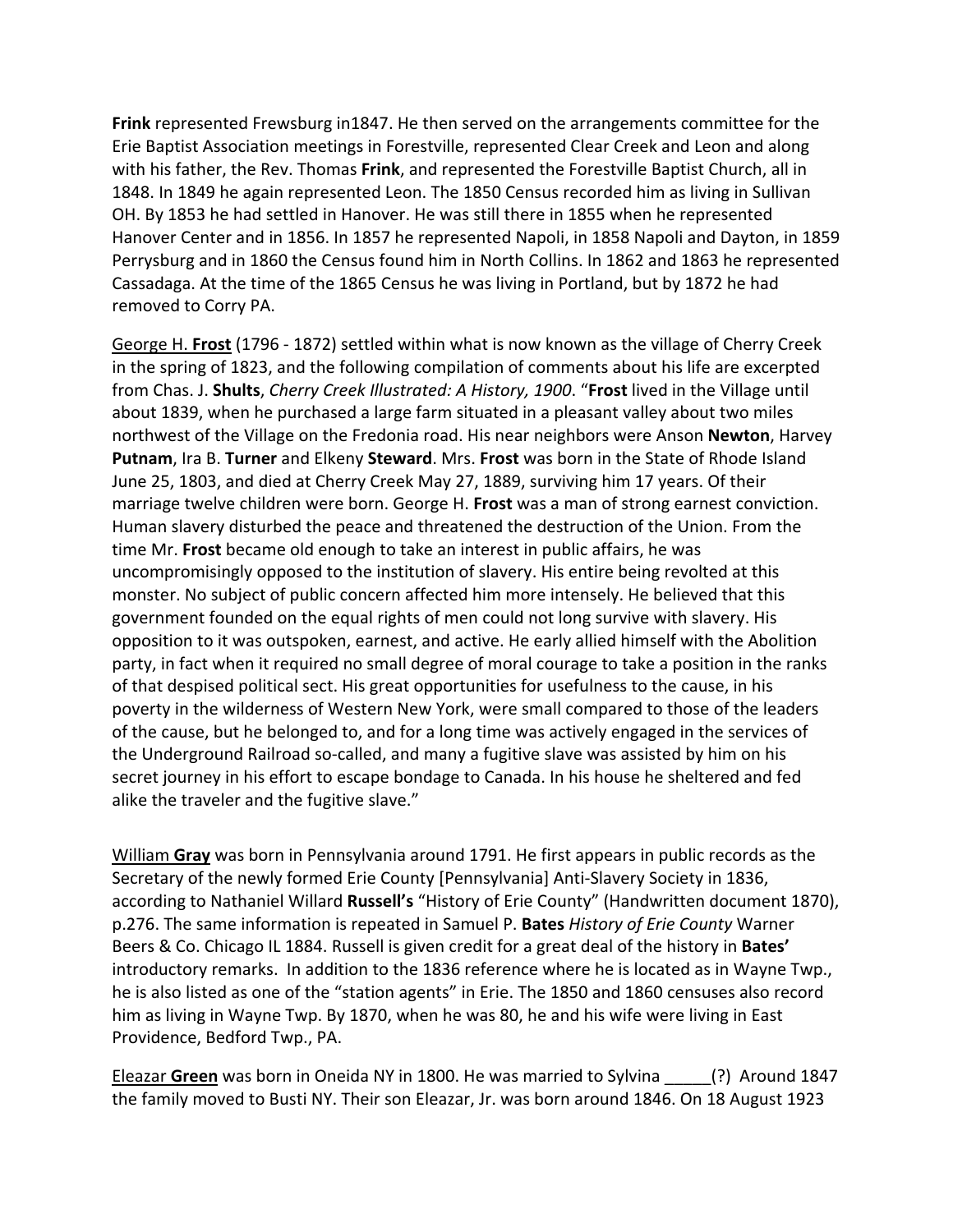the son gave a brief talk at the Busti Centennial celebration in which he described the activities of his father and their neighbor, Ransom **Curtis**, as conductors on the UGRR in Busti. Portions of the talk were quoted in **Phelan's** *And Why Not Every Man?* (She quotes accurately except for one change. Where **Green** wrote about his father driving overnight to reach Barcelona where there was a *rowboat* ready to depart for Canada, **Phelan** substitutes the word *boat*.) **Green** also remarked that "from conversations I have heard between my father and a man who, in my boyhood days was known as Uncle Ed **Wells**, I strongly suspect that he was an official upon that [UGRR] road." This seems to refer to Edmond **Wells** of Harmony NY although **Phelan** refers instead to a James **Wells** in Leon who carried runaway slaves from "**Wells** Hill" to the **Tuttle** farm in Portland. (This may be a confusion between the **Wells** station in North Harmony, and the **Wells** station in Leon. The town of Portland in Chautauqua County would have been a direct route north from the **Wells** station in North Harmony. However, traveling from Leon to Portland would have meant backtracking west by over 30 miles, a highly unlikely route except under rare and dire circumstances.) The 1854 map of Harmony, where Eleazar **Green** had moved by 1860, shows both E. **Wells** and J. **Wells** on Lot 7, Twp.2 in today's North Harmony. Eleazar **Green** the elder died in Harmony in October 1884.

David **Hall**, the son of Asa and Phoebe (**Foster**) **Hall**, was born in Thompson CT on 29 October 1798. On 28 December 1820 he married Persis **Loomis**. They were in Westfield by the time of the 1830 Census. The assessment rolls show him on Lot 25 with 36 acres. He worked as a blacksmith for many years. Persis died on 6 February 1844 and on 1 January 1849 he married Martha **Thwing** or **Twing**. By 1867 they were living in the village of Westfield on Lot 27. *The Fredonia Censor* of 21 December 1881 in noting his death in Westfield stated that "For many years his house was an 'underground railroad' station and many a panting fugitive slave he helped to liberty." The station must have been his house on Lot 25.

Harvey **Hall**. There were two men by that name, father and son. The father was born in CT about 1779, Harvey, Jr. in NY about 1812. One of these men is mentioned in church records in Ripley, NY. The minutes of Session of the Ripley Presbyterian Church in 1836 twice note that a committee looking into Harvey **Hall's** "case" had not seen him to interview him. The entry of 20 November 1837 records that from the committee's interview with him "they are somewhat encouraged that he would return to his duty and that no further evidence of his secreting persons escaping from justice has been obtained." Although it is not specified, his error may have been related to U.G.R.R. activity, although other Presbyterian congregations in Chautauqua County at this same time are thought to have been sympathetic to the anti‐slavery movement. Since **Hall** remained in the church, it would seem that either he did not continue as a conductor or stationmaster after 1837, or he rallied other church members to his cause. Harvey **Hall** and Harvey **Hall**, Jr. are both found in the 1850 Census but only Harvey **Hall**, Jr. is listed in the 1855 and later censuses. Comparing the 1855 list with the 1854 map of Chautauqua County locates Harvey **Hall**, Jr. in Ripley across from the Methodist Church, which is rumored to have been sympathetic to the anti‐slavery underground. The as yet unconfirmed UGRR affiliation of Harvey **Hall** is cited in **Phelan**, Helene C., *And Why Not Every Man? An account of slavery, the Underground Railroad, and the road to freedom in New York's Southern Tier*, Helene **Phelan**, Almond,New York, 1987.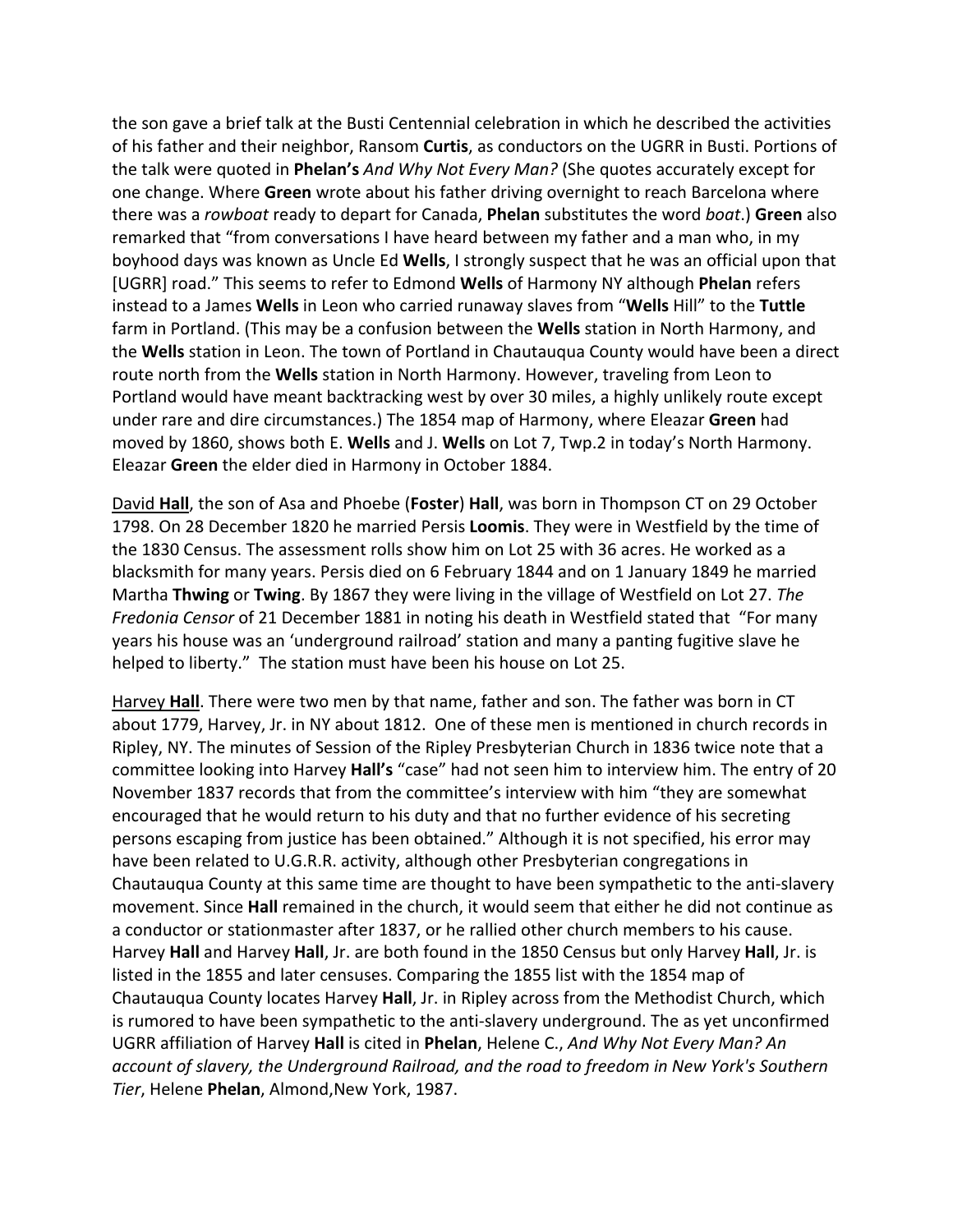Catherine Dickes **Harris** was born in 1809 on a farm near Meadville, PA. She later lived in a small frame house on Seventh Street that was just north of the Jamestown village as its boundaries were known before the Civil War. Many other African Americans lived near her. She was interviewed regarding her UGRR activity by **Lockwood**. Among her other accomplishments was the founding of the Blackwell Chapel A.M.E. Zion Church. She died in 1907.

William S. **Hedges** was born in Oneida NY around 1815 possibly to Jonathan and Betsy (**Sears**) **Hedges**. He is first found in the 1850 Census in Ellicott with his wife, Theda and daughter Janet. He is listed as a physician, in a later census as "homeopathic." In 1850 they were living in the household of Elihu G. **Cook**, also a physician, his wife, Salina and son Elliot. The **Hedges** remained in Ellicott through 1875. When he died in July 1878, his obituary said he "had lived in Sinclairville for some years," which may refer to the time before they moved to Ellicott. **Hedges** UGRR affiliation is cited in **Lockwood**, C.R., "Interview with Catherine Harris," *The Evening Journal,* Jamestown, New York, 1902, reprinted in *The Post Journal*, Jamestown, New York, February 13, 2011.

Rossiter P. **Johnson**. An account in the *Westfield Republican* of 2 January 1924, written by Mrs. Amoretta **Fraser**, recalls her family's move into a new house at 42 Clinton Street in Westfield NY in 1840. Their "cottage" was next door to the large home of Rossiter P. **Johnson**, a lawyer. It was in the spring of 1841 that she was sent to the **Johnson** home on an errand and saw some twenty or thirty escaped slaves being fed by Mrs. **Johnson**. The clear implication was that Mrs. **Johnson's** husband was complicit in having his house function as a station on the U.G.R.R. It was in 1841 that Rossiter P. **Johnson**, along with fellow Whigs Austin **Pierce** and E. F. **Warren**, was elected to the NY State Assembly where he served under Governor **Seward**. **Johnson** apparently moved west soon after his term was up. He was a member of the Sacramento CA Common Council in 1853 and then Mayor in 1854.

Henry H. **Jones** was born ca. 1827, probably in Kiantone NY. His father and mother, Benjamin and Nancy **Jones**, had moved from Vermont to what is now Kiantone in 1820, according to **Young's** *History of Chautauqua County*. However, the Holland Land Co. records show Benjamin **Jones** contracting for Lot 4, Twp.9, Range 2 in December 1813, and Lots 23 and 28 in Twp.1, Range 10 on 30 May 1814. In 1816 he added Lot 16, Twp.6, Range 10 and in 1821 Lot 1, Twp.6, Range 11. Henry was the youngest son in the family. The other brothers were Austin, Orville, and Loren. By 1850 Henry was married to Abigail and they were living with his parents in Kiantone, where they remained on the family farm thereafter. **Young** says about Benjamin **Jones**, "He was one of the earliest and most active friends of the temperance cause, and highly esteemed for his integrity and moral worth." The UGRR affiliation of Henry H. **Jones** is cited in **Price**, Albert S., *History of Chautauqua County and its People*, Vol. I, John P. **Downs** and Fenwick Y. **Hedley**, Ed., American Historical Society, 1921.

Levi **Jones** was born in VT on 15 May 1802. He, his wife Susan, and their children are first found in Busti NY in the 1850 Census. In the talk he gave on the UGRR in 1934, William S. **Bailey** noted that he had interviewed one of their sons, Edward **Jones**, then living in Evanston IL. Edward was born in 1845 and described an incident he witnessed when he was 7, in 1852. That was the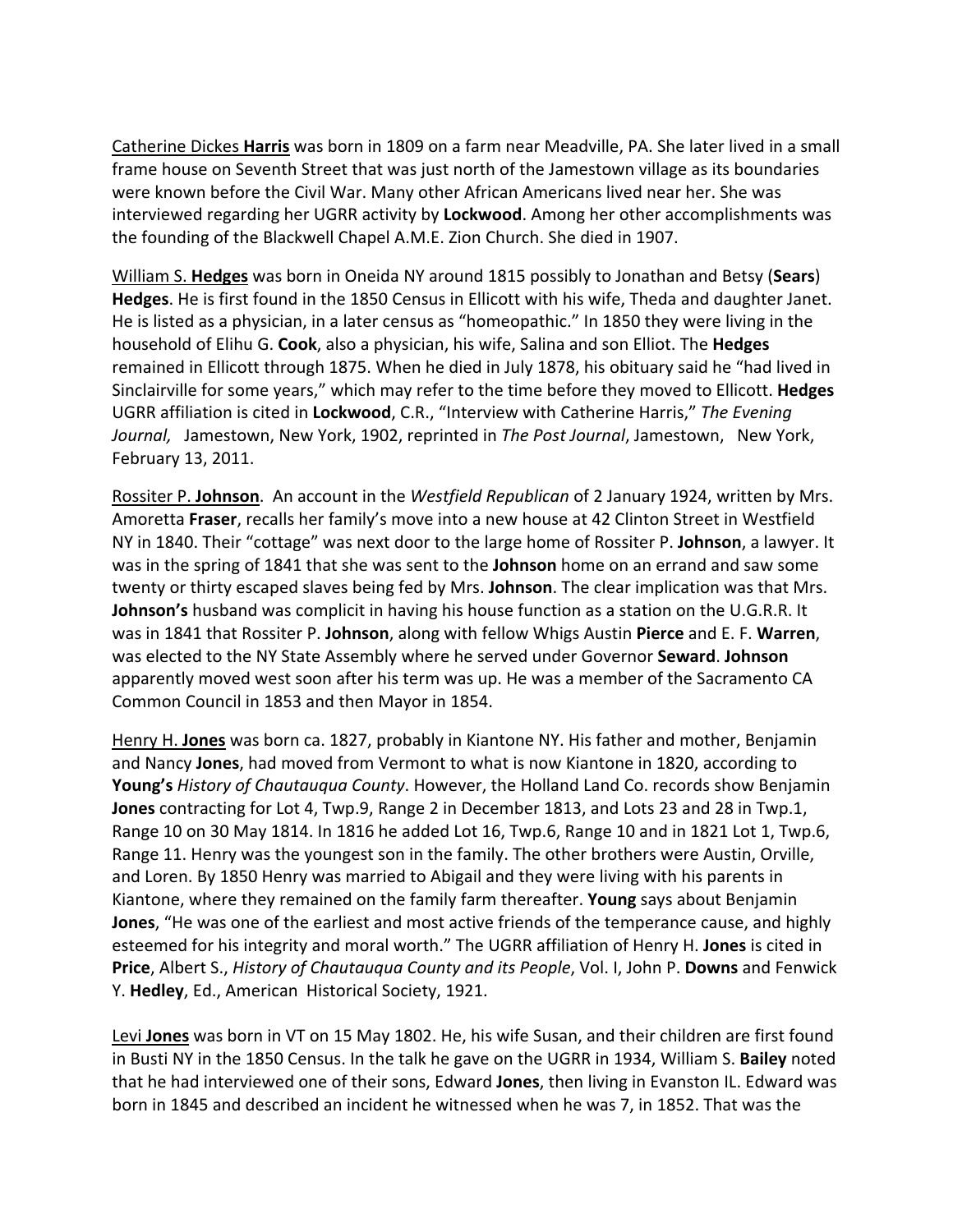incident in which the fugitive slave, Sam **Smith**, who worked for Levi **Jones**, was helped to flee to Canada by **Jones** and Silas **Shearman**. The L. **Jones** home can be seen in Lot 12 on the Busti map in the 1854 wall map on the same road but somewhat north of the homes of W. **Storum** and J. B. **Broadhead**.

Dexter A. **Knowlton** was born in Herkimer NY *ca.* 1813. He and his wife, Eveline, lived for a time in Stockton NY. In 1839 they moved to Freeport IL where he made his fortune dealing in real estate. In the spring of 1855 they returned to Westfield where he built a "palatial residence." The 1860 Census described him as a "retired merchant." He and his wife were visiting in New Orleans when he died unexpectedly on 10 March 1876. The "Knowlton" citation for the UGRR in Chautauqua County appears in **Pettit**, Eber M., S*ketches in the History of the Underground Railroad*, Willard **McKinstry**, Fredonia, New York, 1879.

Oliver **Lee**. **Phelan**, p.95, states that Jewel **Conover** cites C. S. **Shults** on George H. **Frost** using his 1845 home as a station. The **Frost** reference can be verified. However, then **Phelan** goes on to say, "In Silver Creek, the Holman **Vail** House built in 1835 and the Oliver **Lee** House built in 1828 were also cited by **Conover**." **Conover** does discuss the architecture of those two houses, but makes no mention of any UGRR connections. Therefore, confirming information with regard to Oliver **Lee's** UGRR affiliation is needed.

John **Little** was an African American first recorded in Arkwright in 1855. (The census in those days referred to "black" or "mulatto.") He was born in Vermont *ca.* 1804. His wife, Harriet, 41 in 1855, was born in New Jersey. Both had been in Arkwright since 1838 and all their children were born in Chautauqua County. They were still in Arkwright in 1870. One of their daughters, Loraine, had married Henry **Mackorter**, who had been in the Union Navy since April 1864. The **Littles'** son Pat, 24 in 1865, was also in the Navy "promoted cpl." John **Little's** UGRR affiliation is cited in **Pettit**, Eber M., S*ketches in the History of the Underground Railroad*, Willard **McKinstry**, Fredonia, New York, 1879.

Aaron **Lyon** (who owned the farm where the **Denny** house was built) was born in Buckland MA on 1 July 1789. He married Armilla **Alden** of Ashfield MA. Around 1819 they came to the Town of Stockton where he farmed. They are found there in 1850, 1855 and 1860. However, by 1865 they were living in the household of their son Franklin S. **Lyon**, still in the Town of Stockton. Armilla must have died soon after, since Aaron is found in 1870 living in his son's household but in Morgan WV. He died there in mid-July 1879. His obituary describes him as an early settler of Pomfret NY, holding various offices in Cassadaga over the years. He lived "on the west side of Cassadaga Lake." "[He was] a brother of Mary **Lyon**, founder of Holyoke Female Seminary ." Aaron **Lyon** is not mentioned in known sources in relationship to UGRR activity, but it is on a portion of his farm that the legendary **Denny** house was constructed in the 1860s or very early 1870s. Of course, the UGRR did not operate beyond the very early 1860s. Although the **Denny** home is cited in **Phelan** and other places as a legendary UGRR station, there is a chance that it was actually one of the two **Lyon** homes on this farm that was the station. Those two homes are Greek Revival in style, rendering them more likely to have been constructed sometime between the late 1830s and the mid‐1850s, the period of the UGRR.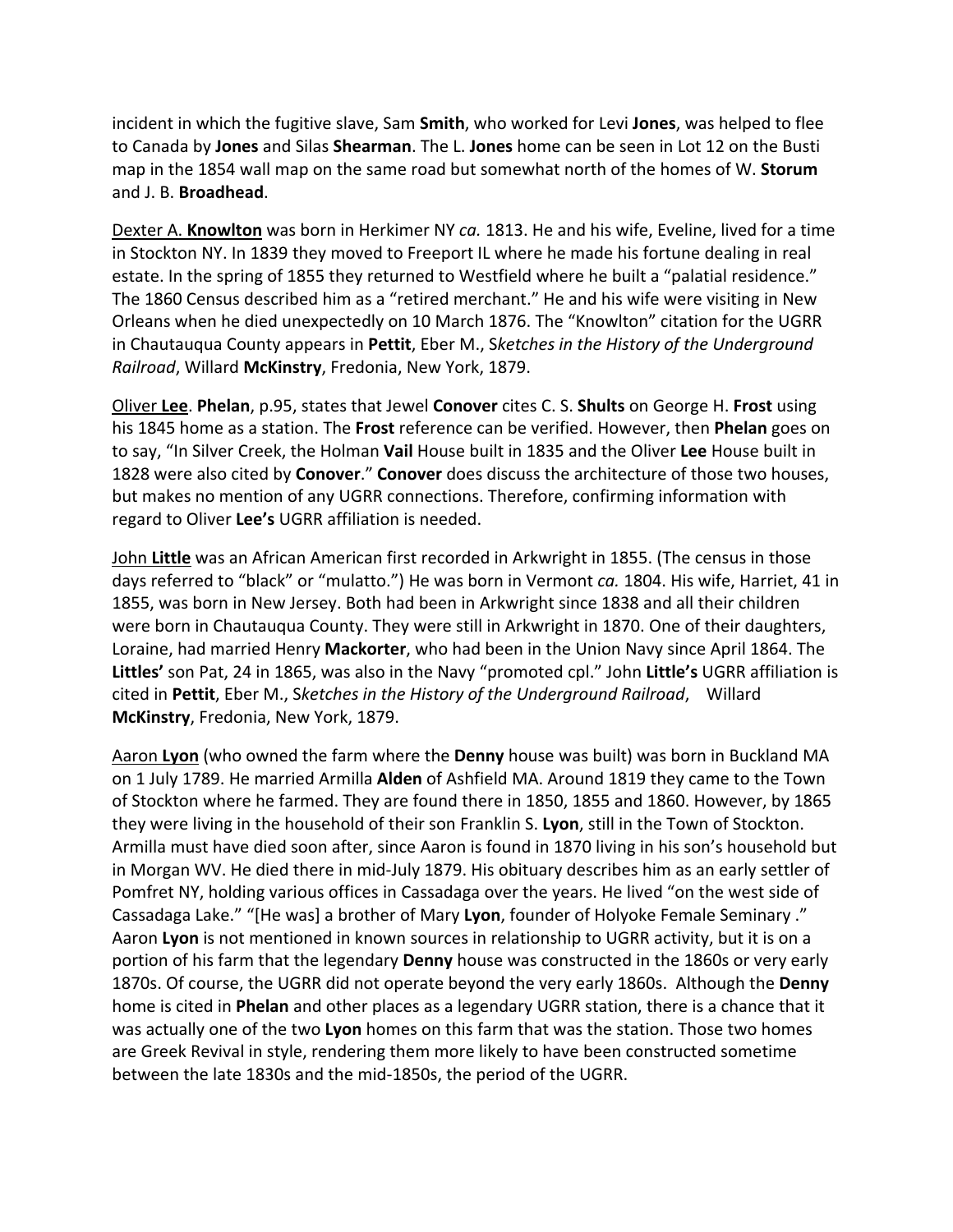Benjamin **Miller**. Albert S. **Price** identified "Benjamin **Miller** of Stockton" as one of those assisting in UGRR activities in the Jamestown area. His sources were articles in the *Jamestown Evening Journal* between 21 July 1896 and 14 July 1910. **Phelan**, p.93, notes that "According to Gladys **Carlson**, two [UGRR] stops before reaching Cassadaga were the Benjamin **Miller** sawmill between Bear and Cassadaga Lake, [and] Joseph **Sackett's** sugar camp, then from Cassadaga to Fredonia." Gladys **Carlson** may have been the Cassadaga historian, although she is not otherwise identified. Benjamin **Miller** was born in CT *ca.*1787. The 1855 Census shows him living in Stockton, and he is entered in the 1857 assessment roll for Stockton, although he died there on 19 August 1857. The 1854 map shows his home on Lot 39 on the road southeast of Bear Lake. There are no references to a sawmill and none is marked on the 1854 map.

Joseph B. **Nessel** was born in Saratoga NY in 1800. In 1830 he was living in Manlius NY but he had moved to Ellington by 1833. He and his brother were involved there in manufacturing from the 1830s. In 1853 he bought the Jamestown *Herald*, moving it to Ellington as *The Ellington Herald*. **Downs'** *History* reports that "he continued its publication until 1856, when it was discontinued. . . . In those days Mr. **Nessel** was a strong anti‐slavery man and was closely identified with what was then called the 'Underground railroad'." He is found in Ellington in the 1855 Census but his name and location are not included on the 1854 map, perhaps because he resided within the village itself. Varenus **Page** was living in Ellicott NY in 1900 about the time he was interviewed by C. R. **Lockwood** for the article on the UGRR that was published in 1902. **Page** explained, "Yes, I was interested in the 'underground railroad' in 1851‐2 and 3 and thereabouts. . . .I then resided in Ellington. . . . I took three [refugees] at one time from Mr. **Nessel's**, my team was got ready and the slaves got in the carriage and were covered up with blankets; I drove towards Sinclairville. . . ." **Lockwood's** article is cited as a source by A. S. **Price** for his UGRR chapter of 1921.

Varanes **Page** and Surveyor **Page**. The UGRR affiliation of Varanes Page is cited in Bailey, William S., "The Underground Railroad in Southwestern New York," *The Historic Annals of Southwestern New York*, William **Doty**, Ed., Lewis Historical Pub. Co., New York, 1940. There were two men name Varanus **Page**, father and son. The names have been spelled in a variety of ways. Both had wives named Adeline. The elder **Page** was born in New Hampshire. Young's *History of Chautauqua County*, p.635, says he was from Vermont, which may mean he had lived in Vermont before coming to Chautauqua County *ca.*1793. **Young** says he settled on Lot 12 in Poland NY in 1818. In October 1825 he bought Lot 12 in Ellington NY where he was in 1830 and 1840. In 1842 he moved to Conneaut PA where he died. The younger Varanes **Page** was born *ca.* 1827 in Ellington. When **Lockwood** did his interviewing for the 1902 article, "surveyor **Page**" said he was then 73 years old. The only Page in the Ellington area around 1900 was Varenes **Page** b. Feb. 1827, 75 years old. By 1853 he had settled in Poland NY. The 1855 Census lists him as an "engineer," the 1860 as a "farmer," and the 1865 and 1870 censuses as a "carpenter." **Young's** *History* (p.635) says he was residing in Kennedy (in 1875) and was a justice of the peace there. The younger Varanes **Page** was most likely the "surveyor **Page**" interviewed by Lockwood and also the "Varanes **Page**" cited in **Bailey**, William S., "The Underground Railroad in Southwestern New York," *The Historic Annals of Southwestern New York*, William **Doty**, Ed., Lewis Historical Pub. Co., New York, 1940.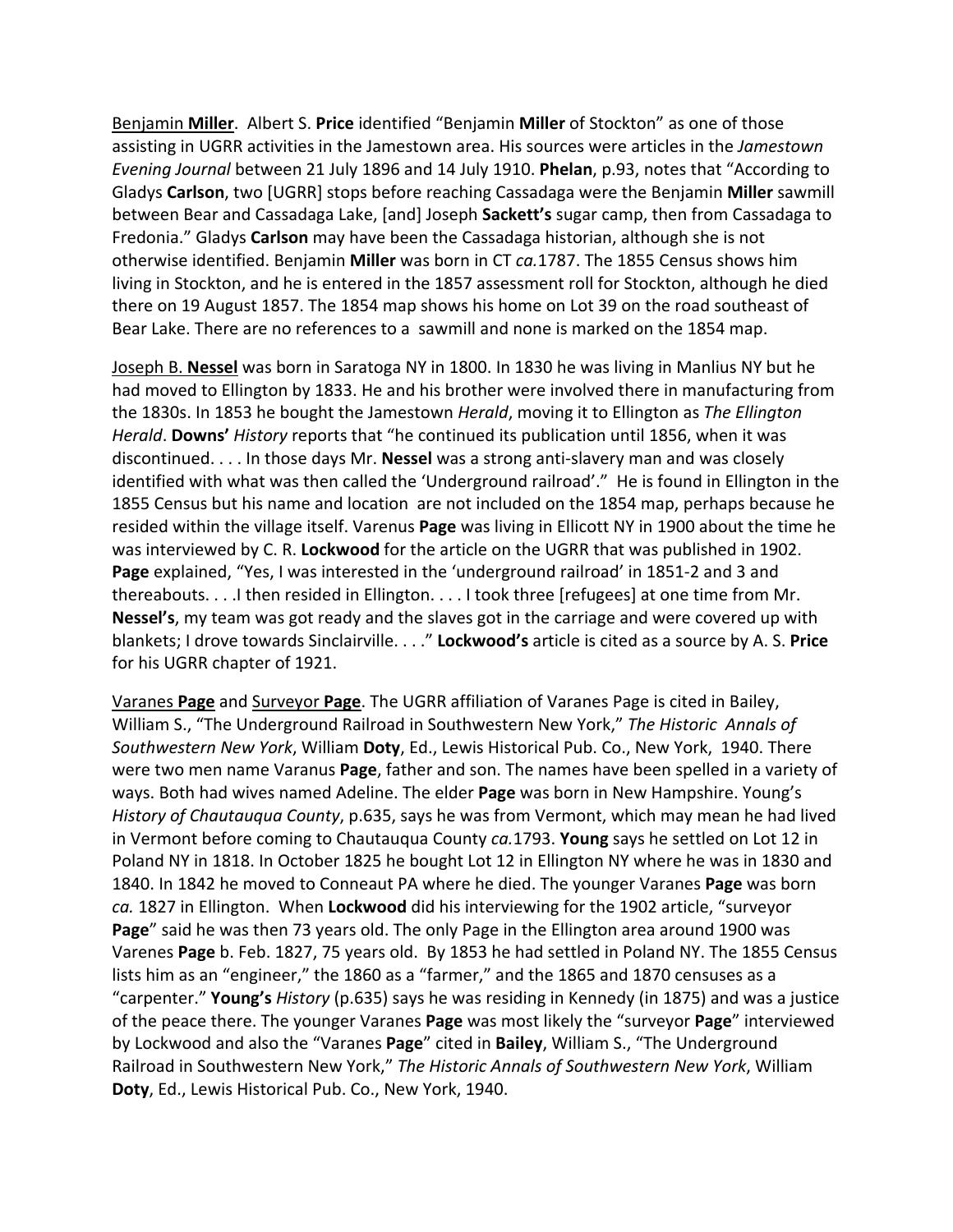Alvin **Plumb** was born in Paris NY on 6 September 1802. He moved to Fredonia NY in 1816 with his elder brothers Joseph and Ralph **Plumb**, who opened a store in the village. The *Buffalo Gazette* of November 1816 reported that J. & R. **Plumb** had a "new store at Canadaway Village," the item dated 21 October 1816. From 1820 Alvin clerked in Rochester and then Geneva NY, where he also attended the Geneva Academy. He resettled in Jamestown NY and by 1824 was in "the mercantile business" as well as "the milling business 4 miles below Jamestown." In 1827 he formed a stock company which built and launched a side‐wheel steamer, the Chautauqua, which made its first trip to Mayville on 4 July 1828. In 1832 he married Mary Ann **Davis** of Westfield. He was elected to the State Assembly in 1833 and was County Clerk for Chautauqua in 1843‐1846. (His obituary says 1853‐1856.) After that he moved to Westfield where he bought and sold land. He was Town Supervisor there in 1848 and 1852. **Young's** *History of Chautauqua County* (p.609) says, He has been an active friend of the temperance and anti‐slavery causes." **Plumb** died on 13 May 1877. His UGRR affiliation is cited in **Bailey**, William S., "The Underground Railroad in Southwestern New York," *The Historic Annals of Southwestern New York,* William **Doty**, Ed., Lewis Historical Pub. Co., New York, 1940.

Linus Humphrey **Pratt** was born on 6 April 1810 to John Burroughs and Hannah (**Stedman**) **Pratt**. That is probably the John **Pratt** in Cambridge NY in the 1810 Census. Linus married Julia **Catlin** or **Caitlin**. In 1834 he "built a cabin in Sugar Grove [PA]" and "brought his wife from Gorham NY." "They ran an Underground railroad to assist fleeing slaves." The couple can be found there in the 1850 and 1860 censuses. The Sugar Grove historian reports that Billy **McCoo**, a member of the group with whom captured fugitive slave Harrison **Williams** arrived, was harbored by **Pratt**, who followed **Williams** and the slave catchers to Buffalo, NY and stayed for the trial in front of the Federal Commissioner. Linus served in the Free Democracy Party County Committee, a party once of only 5 individuals, and in 1856 he was elected one of the heads of the County Vigilance Committee at the meeting of the Radical Abolition meeting in Sugar Grove. Linus **Pratt** died in Sugar Grove on 9 March 1898. His UGRR affiliation was cited in **Bailey**, William S., "The Underground Railroad in Southwestern New York," *The Historic Annals of Southwestern New York*, William **Doty**, Ed., Lewis Historical Pub. Co., New York, 1940.

Addison A. **Price** was born in Cortland NY in 26 June 1814. His father Charles **Price** was born in New Jersey, his mother Mary (**Neff**) **Price** in New York State. The 1835 Pension List for Cortland County NY includes a Stephen and a Timothy **Price**. Addison **Price** is consistently identified as a carpenter or a carpenter/joiner throughout his life. He was residing in Ellicott NY no later than 1839 and married Charlotte **Green** of the Town of Chautauque (originally from Vermont) on 5 January 1840. They resided in Ellicott well into the 1870s and in Jamestown thereafter. Charlotte died at some time after 1880 and Addison married again by 1887. He and his second wife, Cynthia A. Price, she was 59, were living in Jamestown's 1<sup>st</sup> Ward in 1900. Addison died 21 June 1901. His UGRR affiliation was cited in **Lockwood**, C.R., "Interview with Catherine Harris," *The Evening Journal,* Jamestown, New York, 1902, reprinted in *The Post Journal*, Jamestown, New York, February 13, 2011.

Wilson Andrews **Price** was born in Cortland NY on 24 February 1816 to Charles and Mary (**Neff**) **Price**. He was a younger brother to Addison A. **Price**. Like Addison, he is consistently listed as a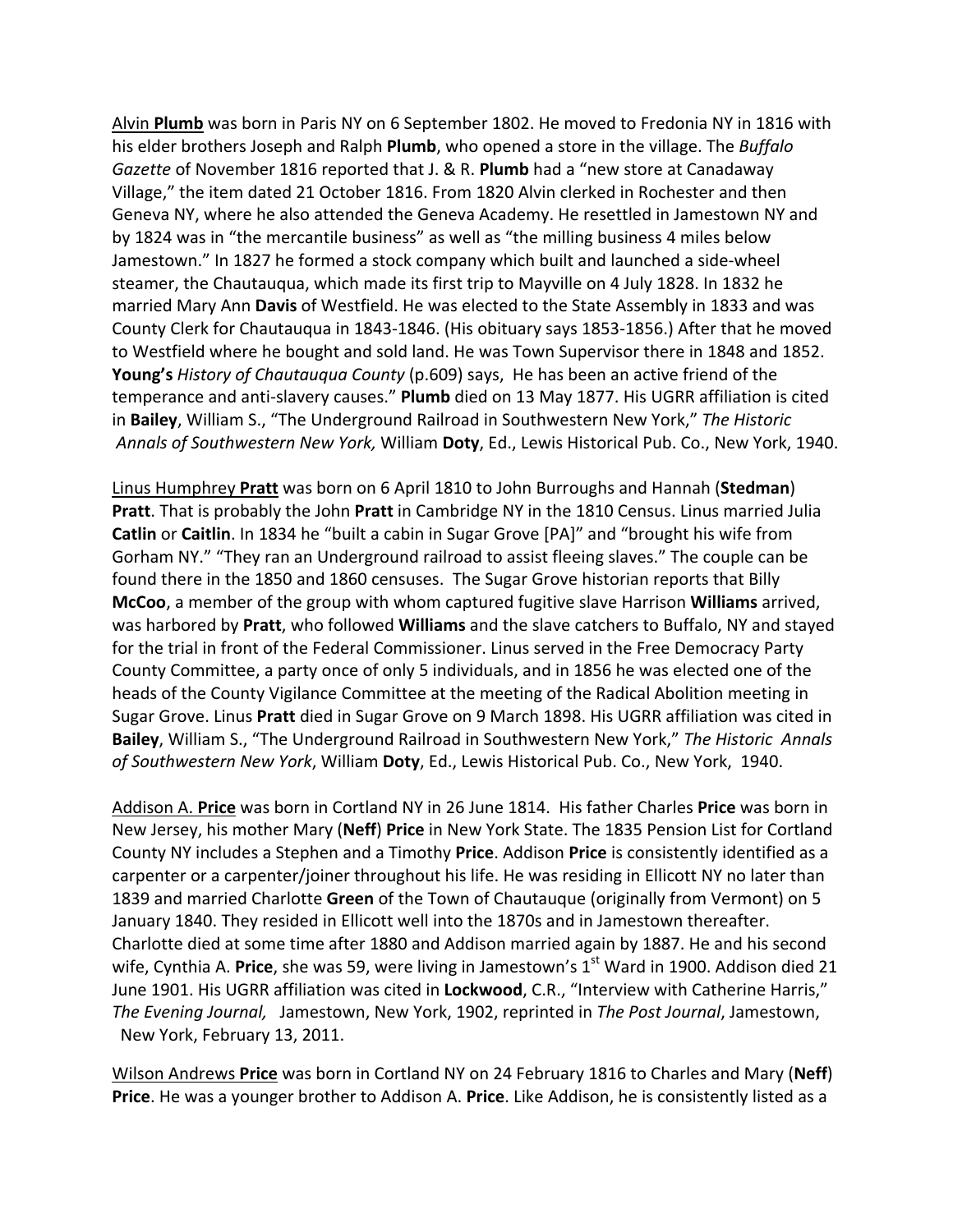carpenter or carpenter/joiner, and he too moved to Ellicott NY by 1839. Around 1841 he married Amy Elizabeth **Butler**, originally from Vermont. They are found in Ellicott from 1850 on and in Jamestown's 1<sup>st</sup> Ward by 1900. Wilson A. **Price** died in Jamestown on 24 December 1905. His UGRR affiliation was cited in **Price**, Albert S., *History of Chautauqua County and its People*, Vol. I, John P. **Downs** and Fenwick Y. **Hedley**, Ed., American Historical Society, 1921.

Joseph **Sackett** and his brother David were early settlers in Stockton. Both took up land there in October 1816, Joseph on Lot 14‐4‐12. When the Town of Stockton was established, at the first meeting on 3 April 1821, Joseph **Sackett** was made one of the two Overseers of the Poor. He is recorded in the town in the 1820, 1830, and 1840 censuses. He died there on 18 September 1849. A. S. **Price** lists Joseph **Sackett** near Cassadaga as one of those involved with the UGRR. **Phelan**, p. 93, refers to a Gladys **Carlson**, who stated that "two stops before reaching Cassadaga were the Benjamin **Miller** saw mill between Bear and Cassadaga Lake, Joseph's **Sackett's** sugar camp, then from Cassadaga to Fredonia." The location of the sugar camp remains a mystery at this time.

Silas **Shearman** was born in Tiverton RI on 11 December 1803 to Silas and Elizabeth (**Perry**) **Shearman**. He moved with his parents to Cazenovia NY in 1808, attended the commons schools and was apprenticed to a harness maker and saddler. In December 1822 he began working for William **Knight** in Jamestown NY. He was in the military company that greeted LaFayette at Fredonia in 1824, and in 1825 Silas is said to have come to Fredonia (when he was 21), but in 1827 he returned to Jamestown and opened a harness and saddler shop at the corner of Main and Third streets. One of his later apprentices was John P. **Shearman**. On 29 March 1829 he married Mary C. **Marsh**, originally from Vermont. They lived their entire married life in Ellicott. An online post says he "was a democrat until the close of the Polk administration [1849], when he became an Abolitionist, and acted as a conductor on the underground Railroad, assisting slaves to reach Canada. After the Civil War, Mr. **Shearman** was a Republican, he was also a relentless foe of the liquor traffic and an advocate of equal suffrage." An online article about his home as an Underground Railroad station said, "**Shearman** was what is termed a rabid abolitionist at a time when active opposition to slavery was most unpopular. In the 1850s he became a conductor of the 'underground railroad' and his home was the principle station in Jamestown. It was not uncommon for him to come down in the morning and find his kitchen filled with escaping slaves who were brought to Jamestown during the night and directed to his home. He would feed them and hid[e] them during the day in his barn on Stillers Alley and then arrange for their transportation to the next station, often in the village of Ellington." "He was also active in the cause of temperance. As a result of his decided views upon both temperance and the slavery question, he lost many friends." Silas **Shearman** died in Jamestown on 3 September 1891. His UGRR affiliation was cited in **Lockwood**, C.R., "Interview with Catherine Harris," *The Evening Journal,* Jamestown, New York, 1902, reprinted in *The Post Journal*, Jamestown, New York, February 13, 2011.

William and Sarah **Storum** were African Americans living in Busti near the **Miller** farm. Carolyn, one of the **Storum** daughters, was married to the Rev. J. W. **Loguen**, and Catherine, another daughter, was married to Lewis G. **Clarke**. **Loguen** and **Clarke** were both well known abolitionists. The **Storum** family's UGRR activity was cited in **Downs**/**Price** and elsewhere.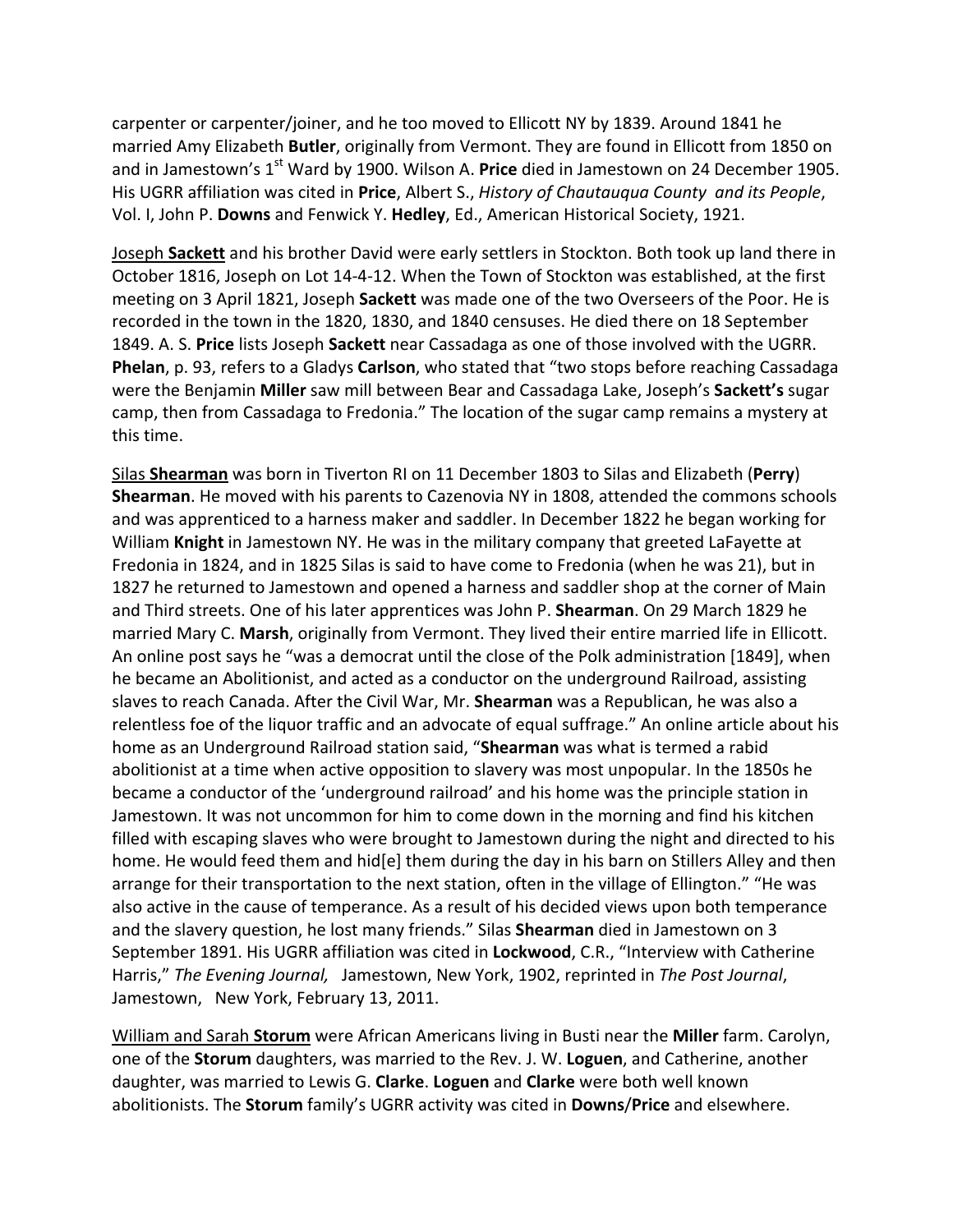Hiram Evelyn **Thayer** was born in Ware MA on 24 August 1798, the seventh child of Jedediah and Rachel **Thayer**. He married Maryette **Eames** of Carroll NY on 10 April 1828. **Young's** *History* (1875), p.246, says he came to Jamestown in 1819 and to Carroll in 1820. After his marriage he took part of Lot 39 in 1829 "where he has resided till the present time [1875]." Phelan, p.87, stated that "the **Thayer** home also on Ivory Road had a false fireplace on the second floor with a space large enough to contain slaves with an opening below." The 1854 map shows a house on the south side of the road in Lot 39 marked "H. **Thayer**" (at or near 1027 Ivory Road). **Thayer's** UGRR affiliation was recorded in notes found in the attic of the home by Charles **Oberg** and published by June T. **Richards** in the *Carroll Sesquicentennial Booklet*, 1975.

Holman **Vail**: This is probably Hollam **Vail** who is mentioned twice in **Young's** *History of Chautauqua County* (pp.409 and 411). Both entries are in the Hanover NY section. Hollam is mentioned in connection with his brother John **Vail** who was a lake boat captain at Silver Creek. Hollam and John **Vail** are said to have built a saw mill in Silver Creek and later, in 1829 or 1830, Hollam **Vail** and James **Howard** built a grist mill, a carding machine and a cloth‐dressing establishment. Holman **Vail's** name is found in Jewel **Conover's** book, p.39, illustrating a Greek Revival home built in Silver Creek in 1835 by "master ship builder" Holman **Vail**. His as yet unconfirmed UGRR affiliation is cited in Phelan.

Benjamin Franklin **VanDusen** was born in Perry NY on 3 January 1815 to John **VanDusen**, Jr. and Mary (**Forbes**) **VanDusen**. He is said to have come to Jamestown in 1842 where he worked as a cabinet maker. He and his wife, Mehitable (**Lovell**) **VanDusen**, who was born in Massachusetts, can be found in Ellicott in 1855 and at least through 1875. **Dilley's** *Biographical and Portrait Cyclopedia* (p.26) says, "He is a republican in politics and a member of the Baptist church." There are **VanDusens** as well in Sugar Creek PA in this same time period. Frank **Van Dusen's** UGRR affiliation is cited in **Lockwood**, C.R., "Interview with Catherine **Harris**," *The Evening Journal,* Jamestown, New York, 1902, reprinted in *The Post Journal*, Jamestown, New York, February 13, 2011.

Luther **Webster** was born in Columbia CT around 1825. His wife, Mariah **Whitney**, was also born in CT. They are first found in Charlotte NY in the 1850 Census. (The 1855 Census reported that Luther **Webster** and his mother had resided in Charlotte for ten years, since 1845. His wife had been there for six years.) The obituary of their son Charles states that he came to Fredonia with his family in 1856, although their name does not appear in the assessment rolls until 1858. In 1859 Luther **Webster** is recorded as having a house on a ¼ acre lot on Hamlet Street (22 Spring Street). Luther **Webster's** obituary reports that he first engaged in the boot and shoe trade with L. D. **Cole**, who had had a shoe shop on West Main Street since 1839. **Phelan**, p.93 states that "in Fredonia, the Luther **Webster** house, built in 1845, is also mentioned by Jewel **Conover**, in her book *Nineteenth Century Houses* as an underground stop." It is not clear if **Phelan** means that **Webster** was involved with the UGRR, or that the house he later owned had been a station. In any case, although **Conover** does discuss the architecture of the house, she makes no mention of any UGRR connections.

Ed **Wells**: This is probably Edward (usually given as Edmond) **Wells**, a wagon‐maker. He was born in Washington NY in 1792. He and his wife, Jane, can be found in Harmony NY from 1819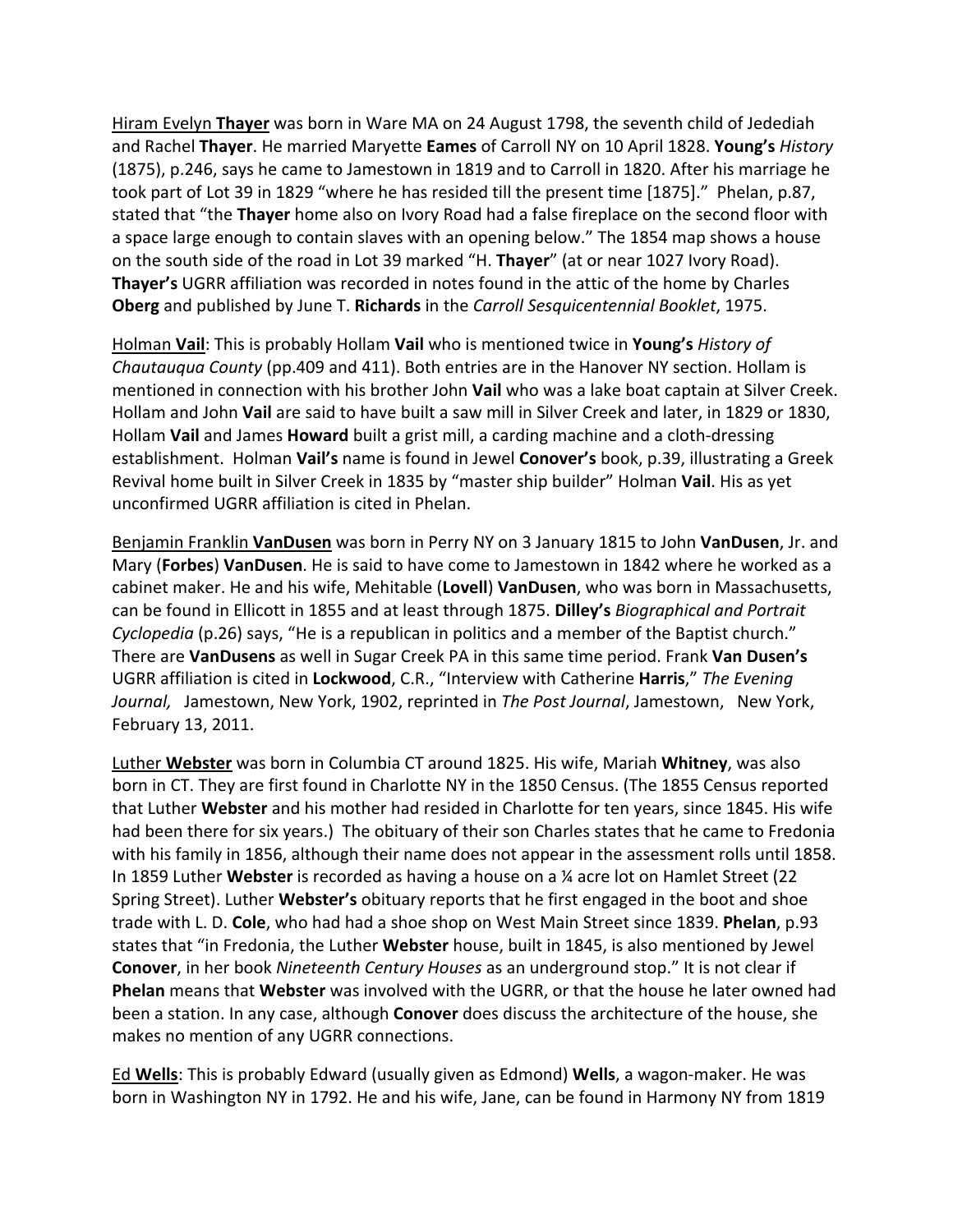onward. The 1870 Census of Harmony lists Jane living in the family of a son (?) Lewis **Wells**, but the 1875 Census lists him (age 86) and wife Jane (age 82) at the home of son George. Edward was still listed as a farmer and wagon maker. **Young's** *History*, p. 434, located him on Lot 7 in Harmony in 1826, adding that he "is said to be the only early settler living on the road between Mayville and Jamestown on this side of the lake." The 1854 map located the home and the wagon shop on Lot 7‐2‐15. The assessment rolls for 1857‐1863 record George **Wells** with 82 acres in the northeast part of Lot 7 in (North) Harmony. **Young** also notes that "George lives on the homestead with his father." His UGRR affiliation is cited in **Gourdey**, Erma, et al, *Busti Centennial Booklet, 1923*.

James **Wells** was born in VT around 1803. He is first recorded in Leon, Cattaraugus County, as a Road District Overseer in 1833. He and his family remained in Leon at least through 1865. His involvement in UGRR activities was attested to by a stepson of Joseph B. **Nessel**. W.S.**Bailey** in his UGRR article, p.73, noted, "The Ellington station was conducted by Joseph B. **Nessle**, Mr. **Stafford's** stepfather, at his home in Ellington village. Mr. **Stafford** well remembered the frequent signal at the door during the night and of hearing his stepfather open the door and admit the conductor and his party. With the curiosity of a boy, young **Stafford** often stole down to see the strange visitors whom he recalls as extremely shy and in constant dread of capture. After the slaves had been fed by Mr. **Stafford's** mother [Polly **Stafford Nessel**], Mr. **Nessle** would immediately harness his horses and the same night drive on to the next station which was conducted by James **Wells** two miles north of Leon Center. The Leon station was in a more secluded location and the slaves could be secreted there during the day with greater security. Mr. **Stafford's** only knowledge of the route beyond Leon was that it led to Buffalo."There were three **Stafford** stepsons living in the **Nessel** family in the 1850s and 1860s, Austin, Joseph and Martin. **Bailey's** source was Austin **Stafford**. Earlier in his article, **Bailey** described other UGRR activities in Ellington, adding, "This statement was confirmed by Austin H. **Stafford**, whose memory of the activities of the Ellington Underground Railroad station was very clear."

Clinton **Winsor**: The only Clinton **Windsor** in the Jamestown NY area seems to be Clinton B. **Winsor**, son of Samuel B. and Ann (**Sears**) **Winsor**. However, he was only born in 1847. He can be found in the Samuel B. **Winsor** family in Ellicott in 1855 through 1865. It is more likely that he has been confused with his father, or that there is another Clinton **Winsor** who used a different first name. His as yet unconfirmed UGRR affiliation is cited in **Phelan**.

Edward **Work**. Dr. Elial **Foote** wrote a biographical account of Edward **Work**, whom he had known for 40 years as a friend and a medical patient. **Work** was born in Montgomery Twp. PA on 3 December 1773. He read law and then moved to Meadville around 1798. On 1 August 1807 with his friend Dr. Thomas R. **Kennedy** he bought some 1200 acres around the outlet of Chautauqua Lake. In the fall of 1807 and spring of 1808 he "erected his hewed log block house on the north side of the outlet, a little northeast of the mill, where he resided until he erected the frame house where he died. About the year 1836, he sold his mills and real estate at Worksburg, except his family residence, and a few acres of contiguous land, and retired from the bustle of active life, having a competence for himself and family. His declining years were spent in retirement, mingling but little with society." Edward **Work's** connection with the UGRR was suggested by W. S. **Bailey**, p.73. "It is reported that there was an Underground Railroad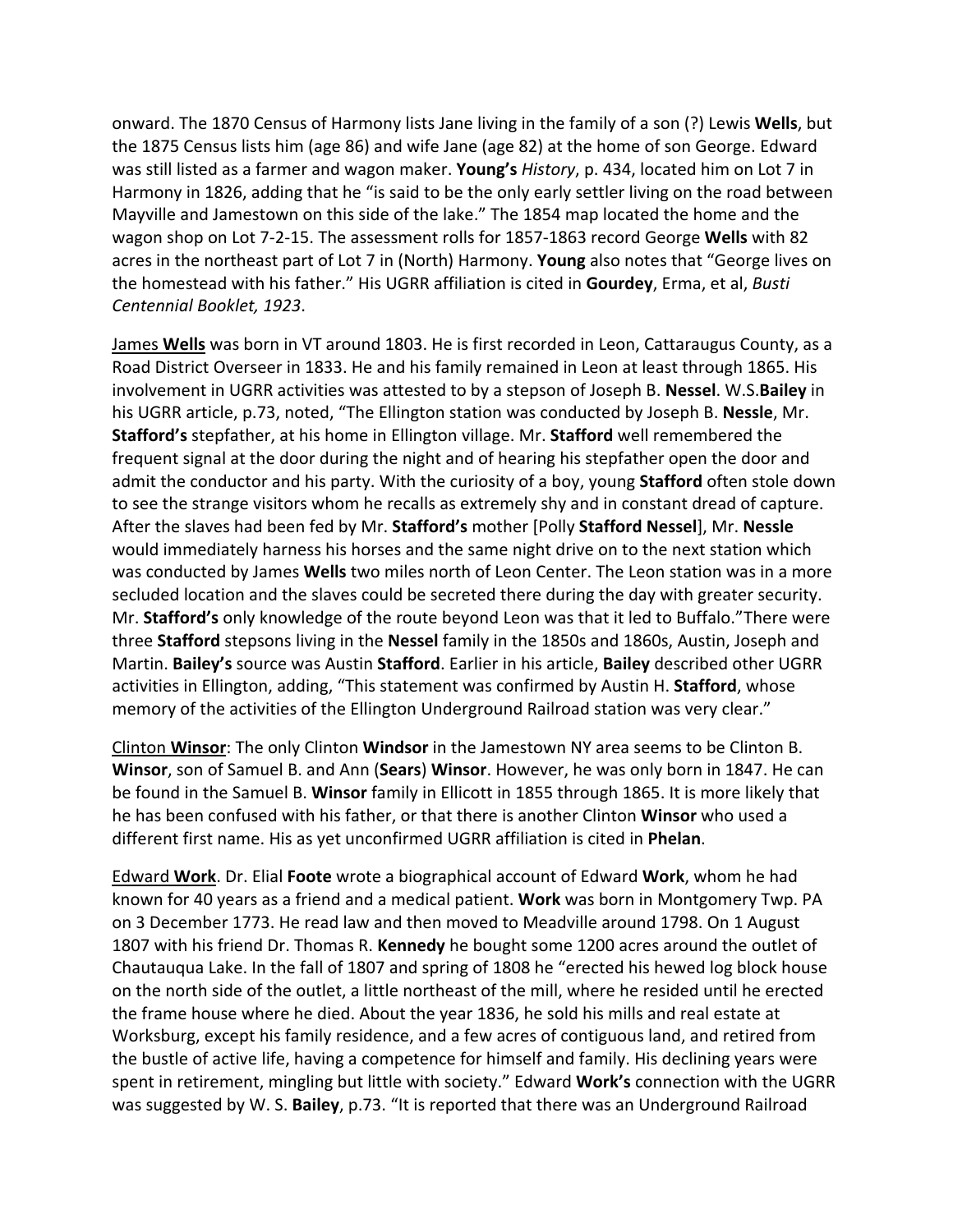station also at Falconer. Bert **Mosher** relates that when in 1860 his father moved into the old Edward **Work** house, which formerly stood on the corner now [1934] occupied by the Falconer Bank, there was a room on the second floor, the only access to which was a very skillfully concealed entrance from above. The general supposition has been that this concealed room was used for secreting slaves who came to the place as an Underground Railroad station. The existence of this station, however, cannot be definitely established."

## Selected Sources

Anon., *History of the First Baptist Church, Jamestown, NY, 1827 - 1915*, Journal Press, Jamestown, New York, 1915.

**Bailey**, William S., "The Underground Railroad in Southwestern New York," *The Historic Annals of Southwestern New York*, William **Doty**, Ed., Lewis Historical Pub. Co., New York, 1940.

**Bates**, Samuel P., History of Erie County, Warner Beers & Co., Chicago, Illinois, 1884. **Gourdey**, Erma, et al, *Busti Centennial Booklet, 1923*.

**Houck**, Douglas W., *The Legacy: of the Farm, the Family, and Old Chautauqua,* iUniverse, Inc., Lincoln, Nebraska, 2003.

**Lockwood**, C.R., "Interview with Catherine **Harris**," *The Evening Journal,* Jamestown, New York, 1902, reprinted in *The Post Journal*, Jamestown, New York, February 13, 2011. **Pettit**, Eber M., *Sketches in the History of the Underground Railroad*, Willard McKinstry,

Fredonia, New York, 1879.

**Phelan**, Helene C., *And Why Not Every Man? An account of slavery, the Underground Railroad, and the road to freedom in New York's Southern Tier*, Helene Phelan, Almond, New York, 1987. **Price**, Albert S., *History of Chautauqua County and its People*, Vol. I, John P. Downs and Fenwick Y. Hedley, Ed., American Historical Society, 1921.

**Shults**, Chas. J., Ed. *Cherry Creek Illustrated: a History, 1900*, Chas. J. Shults, Cherry Creek, New York, 1900.

**Richards**, June T., *Carroll Sesquicentennial Booklet*, 1975.

**Shults**, Chas. J., Ed. *Cherry Creek Illustrated, a History, 1900*. Chas. J. Shults, Cherry Creek, NY 1900.

**Whitney**, Oliver and Alice V. **Peterson**, *French Creek 150 Years*, Roger L. **Westley**, Clymer, New York, 1979.

## Selected References For Further Reading

**Bordewich**, Fergus M., *Bound for Canaan*. Harper Collins, New York, NY, 2005. **Foote**, Elial T., *The Elial T. Foote Papers*, The Chautauqua County Historical Society. **Hazeltine**, Gilbert W., M.D. *The Early History of the Town of Ellicott, Chautauqua County, NY*, Journal Printing Company, Jamestown, NY, 1887.